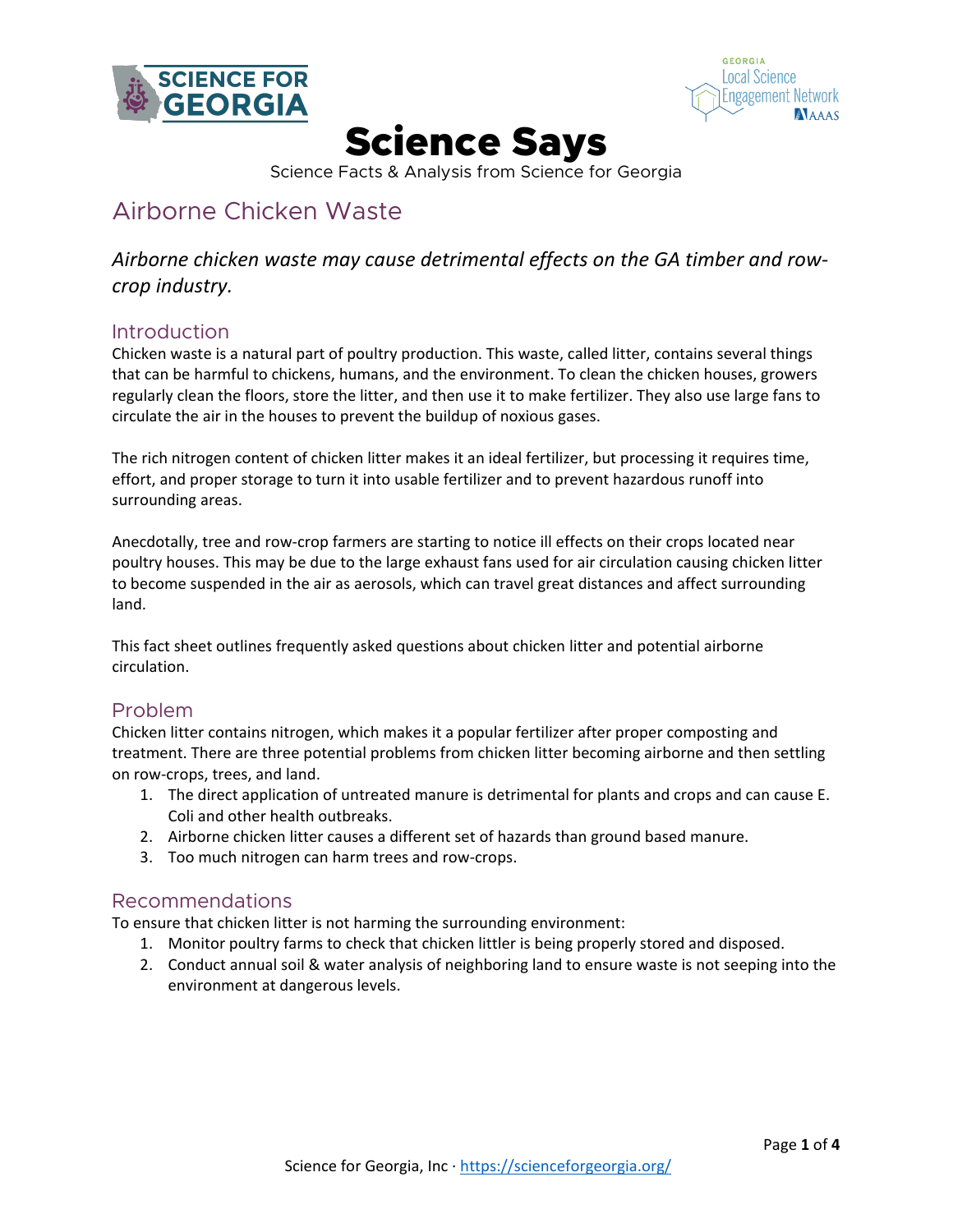# Facts & Analysis

# What is the economic impact of various industries?

#### [GA Timber: \\$36.2B](https://allongeorgia.com/georgia-business/forest-industry-continues-to-boost-georgia-economy/) [GA Poultry: \\$28B](https://bishop.house.gov/media-center/op-eds/georgia-s-poultry-industry-and-its-impact-on-the-local-economy-and-global-trade#:%7E:text=The%20University%20of%20Georgia%20(2012,be%20%2428%20billion%20per%20year.&text=On%20an%20average%20day%2C%20Georgia,(University%20of%20Georgia%202012).)

#### What is chicken litter?

Chicken litter is the waste that accumulates on a chicken house floor and can include [wood shaving, rice](https://acsess.onlinelibrary.wiley.com/doi/pdfdirect/10.1002/jeq2.20081)  [hulls, sawdust, chicken feces, uric acid, feed, and feathers.](https://acsess.onlinelibrary.wiley.com/doi/pdfdirect/10.1002/jeq2.20081) This litter contains [the highest amount of](https://en.wikipedia.org/wiki/Chicken_manure#:%7E:text=Chicken%20manure%20is%20the%20feces,nitrogen%2C%20phosphorus%2C%20and%20potassium.&text=Fresh%20chicken%20manure%20contains%200.5,1.2%25%20to%201.7%20%25potassium.) [nitrogen, phosphorus, and potassium](https://en.wikipedia.org/wiki/Chicken_manure#:%7E:text=Chicken%20manure%20is%20the%20feces,nitrogen%2C%20phosphorus%2C%20and%20potassium.&text=Fresh%20chicken%20manure%20contains%200.5,1.2%25%20to%201.7%20%25potassium.) of all animal waste. After proper treatment, this makes the waste an ideal fertilizer.

One chicken produces about 10 pounds of chicken litter monthly; thus, a house of 5000 birds will produce 50,000 pounds of manure a month.

Chicken waste must be stored out of the elements, because untreated waste contains high levels of nitrogen which can cause environmental problems in surrounding waterways and farmland. Waste may also contain E. coli, Stenotrophomonas, Cladosporium, Salmonella, and Acremonium and these [pathogens can infect](https://content.sciendo.com/configurable/contentpage/journals$002feko$002f34$002f1$002farticle-p89.xml) neighboring crops, water, and air. These pathogens can cause [foodborne illnesses.](https://www.ncbi.nlm.nih.gov/pmc/articles/PMC3375761/) 

If chicken litter is used as a fertilizer, [studies have shown it can escape into the environment unless it is](https://sfamjournals.onlinelibrary.wiley.com/doi/full/10.1111/1751-7915.13632)  [tilled into the soil.](https://sfamjournals.onlinelibrary.wiley.com/doi/full/10.1111/1751-7915.13632)

#### How are chicken houses cleaned?

Typically, chicken houses are cleaned between each flock, and the littler is stored, treated, and turned into fertilizer.

The cost of bedding materials and waste storage and treatment have caused many producers in the US to recycle their bedding between flocks of chickens. Bedding can be recycled for over a year.

Commercial broiler chicken farms hav[e about 5 to 7 flocks per year.](https://www.thepoultrysite.com/articles/contract-broiler-production-questions-and-answers) [Studies have shown](https://acsess.onlinelibrary.wiley.com/doi/pdfdirect/10.1002/jeq2.20081) that proper treatment of litter between flocks makes reuse of the bedding a viable option; however, there are some concerns over the buildup of dust and bioaerosols in chicken houses.

#### Why is dust and bioaerosol buildup a concern?

As the number of flocks raised on recycled litter increases, the amount of dust and bioaerosols increases. Airborne chicken litter contain[s hazardous gases](doi:10.1515/eko-2015-0010) such as ammonia, hydrogen sulfides, and inorganic materials. Ammonia is difficult to get rid of and can spread [beyond the farm's property.](https://www.youtube.com/watch?v=eGFa4euUqN0)

The litter can also [contain diseases that can become airborne and spread.](https://pubmed.ncbi.nlm.nih.gov/25035165/) [Studies suggest](https://www.nature.com/articles/s41598-019-47788-z) that airborne transmission of an avian flu strain was responsible for decimating poultry farms in 2015.

Proper treatment and removal of chicken waste is necessary [to prevent hazardous concentrations](https://www.youtube.com/watch?v=eGFa4euUqN0) of bioaerosols in ambient air. Poultry farmers know that chicken houses need to be cleaned frequently and have adequate ventilation.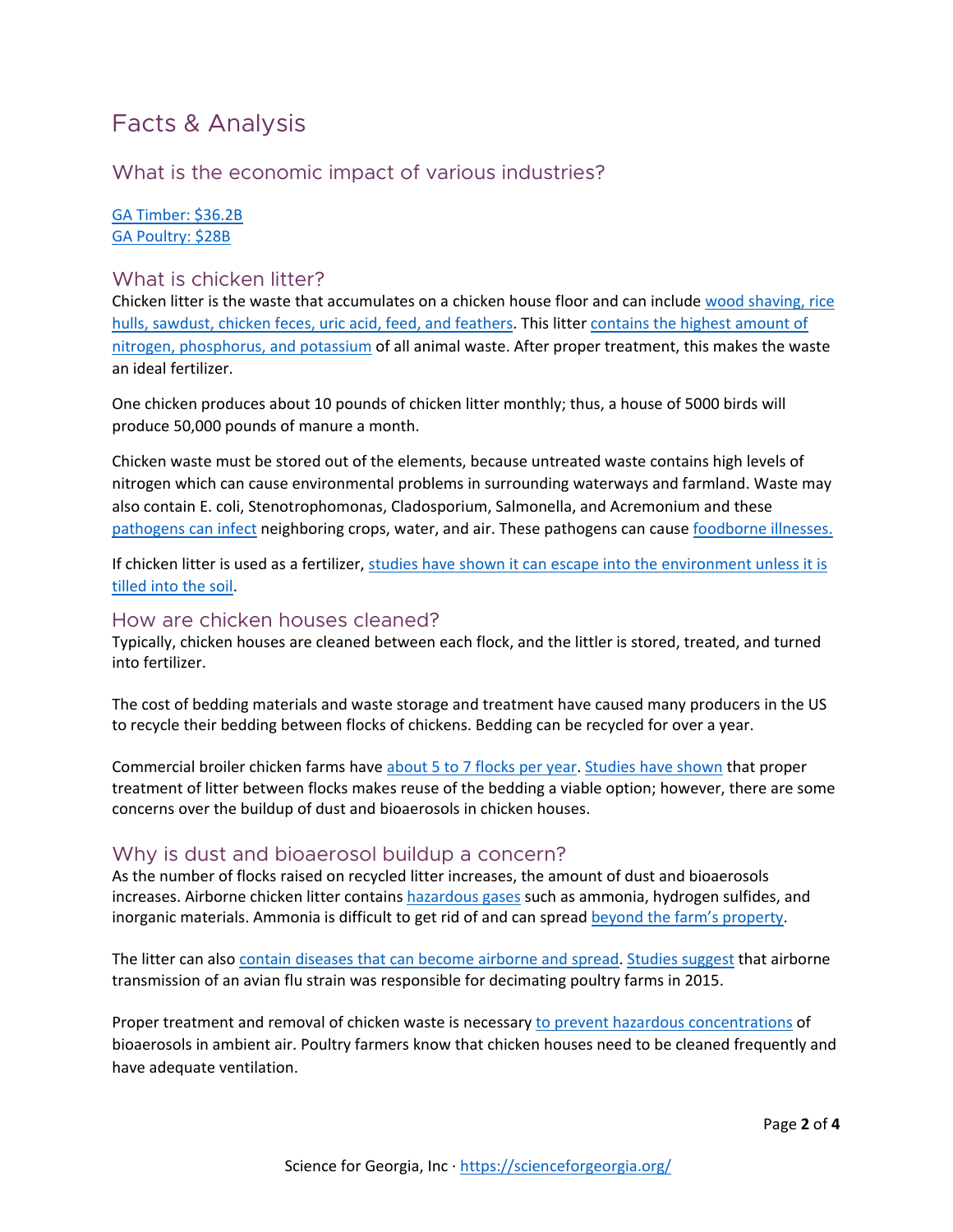#### What is a bioaerosol?

[Bioareosols](https://en.wikipedia.org/wiki/Bioaerosol) are created when wind or another source of airflow travel over soil or water and the airflow picks up small particles of pathogens, volatile gases, and dust. These particles become suspended in air. These tiny particles are small enough to be inhaled, potentially endangering human health if they contain bacteria, fungi, viruses, etc.

About [80% of bioaerosols](https://doi.org/10.3155/1047-3289.61.8.882) from chicken waste can be inhaled.

How far can airborne waste travel and carry these pathogens? Bioaerosols are capable of long-distance travel.

Multiple studies have been conducted on how far dust and bioaerosols can carry downwind from a chicken house. One found [evidence of contamination at an almond orchard](https://aem.asm.org/content/aem/86/15/e00573-20.full.pdf) over 100 feet away from the chicken house and saw an altered microbiome in the almond tree leaves. Another found that it is possible for [viable bacteria to travel several hundred feet](https://link.springer.com/article/10.1007/s10453-011-9202-6) (about one to three football fields).

Temperature, presence of water, and other environmental factors can *influence survival* of airborne pathogens. [Ammonia concentrations,](https://www.youtube.com/watch?v=eGFa4euUqN0) which are high in airborne chicken waste, are increased by hot and humid conditions - which is GA's typical summer climate.

#### What are the health effects of breathing bioaerosols?

Ill effects of a harmful substance are increased by long exposure time or high concentrations (which is why people are told to socially distance and make trips short to prevent COVID-19). It is no different with bioaerosols. People chronically exposed to bioaerosols, such as farmworkers and other occupational workers, show that they are [prone to respiratory aggravations,](https://www.sciencedirect.com/science/article/abs/pii/S096085240900282X?via%3Dihub) including [Avian Flu.](https://www.cdc.gov/flu/avianflu/avian-in-humans.htm)

# What are the crop effects of bioaerosols?

When airborne chicken litter settles on crops it will contain nitrogen, which in high concentrations can [decrease yield](https://www.ncbi.nlm.nih.gov/pmc/articles/PMC4025000/pdf/ijerph-11-04427.pdf) and damage crops. Gardeners know to grow squash, cabbage, broccoli, and corn to use up excess nitrogen in their soil. While this makes the soil healthy again, [the crops are inedible and look](https://www.gardeningknowhow.com/garden-how-to/soil-fertilizers/too-much-nitrogen-soil.htm)  [sickly.](https://www.gardeningknowhow.com/garden-how-to/soil-fertilizers/too-much-nitrogen-soil.htm)

Additionally, the waste may contain diseases such as E. Coli, [which can cause health outbreaks if eaten.](https://www.ncbi.nlm.nih.gov/pmc/articles/PMC3375761/)

What happens to trees when they get too much nitrogen? When nitrogen composition is not correct, [it can inhibit pine growth.](https://agupubs.onlinelibrary.wiley.com/doi/full/10.1002/2015JG003048)

Several studies have shown that [excess nitrogen](https://www.sciencedirect.com/science/article/pii/S1352231016302643) i[s changing the chemical composition](https://harvardforest1.fas.harvard.edu/sites/harvardforest.fas.harvard.edu/files/publications/pdfs/Aber_BioScience_2003.pdf) of forests. At high levels, this [nitrogen saturation](https://watermark.silverchair.com/48-11-921.pdf?token=AQECAHi208BE49Ooan9kkhW_Ercy7Dm3ZL_9Cf3qfKAc485ysgAAAqswggKnBgkqhkiG9w0BBwagggKYMIIClAIBADCCAo0GCSqGSIb3DQEHATAeBglghkgBZQMEAS4wEQQMlIejtAcKekyDvIYUAgEQgIICXuxs5e5GkmwNoU7IhZaDJ3CDVUreVL6yfpgIOKuwSoZczmL5v8ef36O1hQfGULqhotwEXxXgisLWFTtL7MxsNsrOFbTb2n9eLSV74o3aXtZV6qGny_c_rIyQi_9ItOSi8r6-zvZhVfMKqbG-fWpEjw7IURtLbnL7QBt1uIR7ycE9Ono0yDSCY-yOPHjbNU0X9zn2cNyTIbkU7WdLEWMBPesHdSDw3PQ5dgJ0Zd5nO0EAkPUnwDWlP1wLReBOzrsJyYXOJM-b5Lt2dr9SC9EVuEY05XQTP2YG8Ck0otU8ih-PPzwMtjAYHbRMEq5OMl8Z81SVF1tr8NUt0cMRC30QugZqJp37n1ZPKEULYkWbQLBY0VMRrL1fU8qxxO0wldkK5Jh-nB02boQcIWrvl0iYgNjTjm6cmy_jSwE7vxZ1mkcErTIDjxfb1JrNyEGGWEQGwZq78hBCxQLK_73tSMS8JVBbKe30N1LEUWobe2QpMKYjXgqYK1wW9klM3K8AGPZPfoW_ipMs8Ke_2CanO0Yec27rTel5Vq8e2-R9qFoB6vpHfNj9hhvmuuQmto6oJiOLmITKQjJUgcaGQIyVqzzyVtafDRUsg4x-clJ3qlttn3eRk-b_xsYrdbi7GPGpfTBAXjePzQbrqiqlb_WPUmfNAC7fZwL5aiQFm-0EjaIU2jzHJHG10gwQr2bKm9yhuqtc3RPaw1UTVWZCted3_9llPNlCMF-6MdXzJRPEPl4HSY12r2B33DCyA1DhZQISamVBYHo_3Eoz8l_hQyC606EX4c6iKkcgBob_blvAtCQynA) can cause reduce[d tree growth and even kill trees.](https://agupubs.onlinelibrary.wiley.com/doi/full/10.1002/2015JG003048#jgrg20477-bib-0049) Symptoms of too much nitrogen can be [yellow, wilted, or brown leaves.](https://www.thoughtco.com/problems-of-tree-over-fertilization-1342686) Additionally, the trees pull other nutrients out of the ground to balance out the nitrogen, which [can harm the surrounding](https://www.ncbi.nlm.nih.gov/pmc/articles/PMC5617880/) forest vegetation.

[In one study](https://www.sciencedirect.com/science/article/abs/pii/S0378112704001896) in New England, excess nitrogen caused red pine mortality to reach 56% and the loss of all forest biomass.